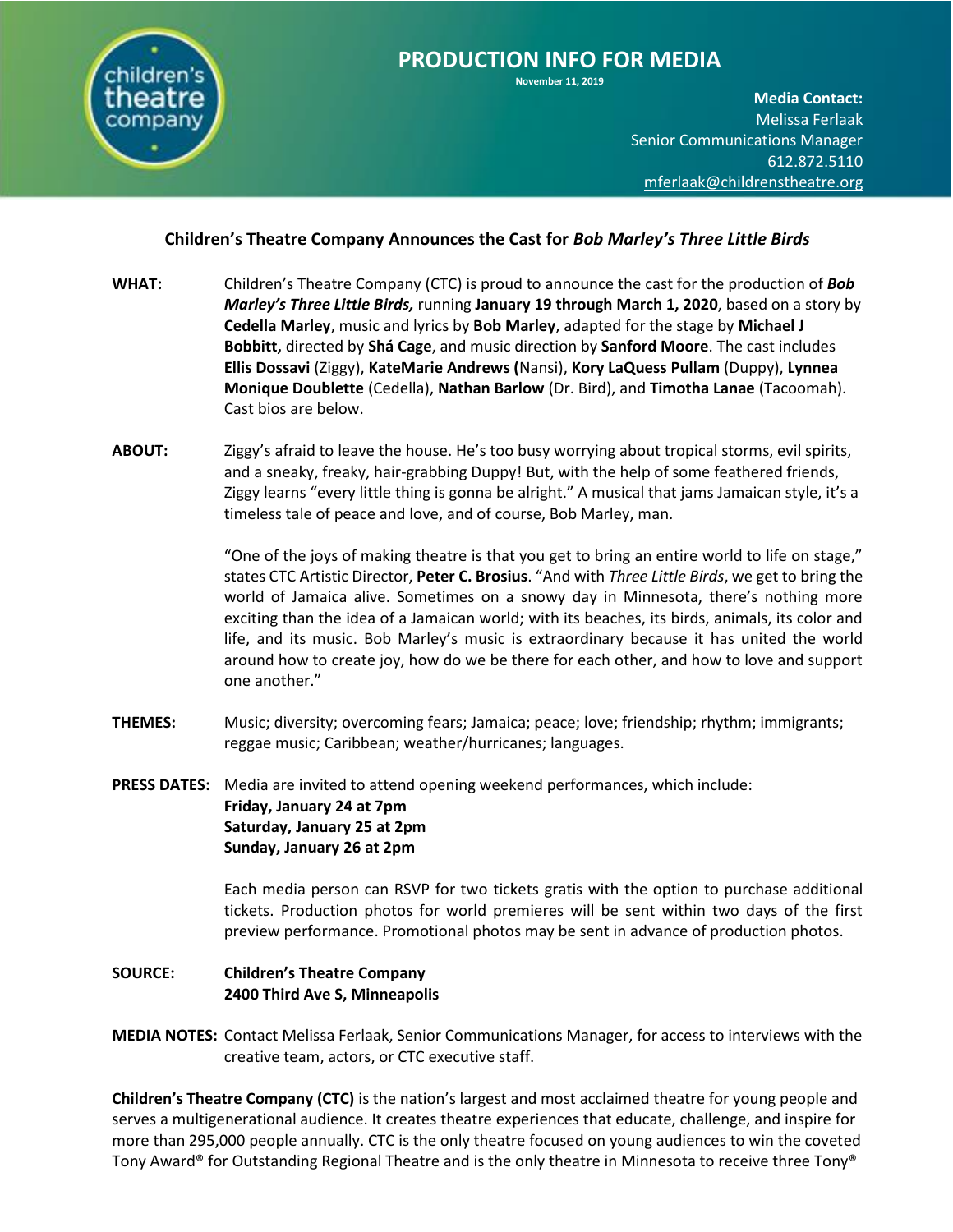

**November 11, 2019**

**Media Contact:**  Melissa Ferlaak Senior Communications Manager 612.872.5110 [mferlaak@childrenstheatre.org](mailto:mferlaak@childrenstheatre.org)

nominations (for its production of *A Year with Frog and Toad*). CTC is committed to creating world class productions at the highest level and to developing new works, more than 200 to date, dramatically changing the canon of work for young audiences.

CTC's engagement and learning programs annually serve more than 93,000 young people and their communities through Theatre Arts Training, student matinees, Neighborhood Bridges, and early childhood arts education programs. ACT One is CTC's comprehensive platform for access, diversity, and inclusion in our audiences, programs, staff, and board that strives to ensure the theatre is a home for all people, all families, reflective of our community. childrenstheatre.org

**# # #**

### *Bob Marley's Three Little Birds*

Based on a story be Cedella Marley Music and lyrics by Bob Marley Adapted for the stage by Michael J. Bobbitt Directed by Shá Cage Music direction by Sanford Moore

### **Creative Team & Production Staff**

Director | Shá Cage Choreographer | Alanna Morris-Van Tassel Music Director | Sanford Moore Dramaturg | Miriam Weisfeld Scenic Designer | Lawrence E. Moten III Costume Designer | Trevor Bowen Lighting Designer | Wu Chen Khoo Sound Designer | Sten Severson Dramaturg | Miriam Weisfeld Associate Scenic Designer | Daniel Allen Stage Manager | Stacy McIntosh Assistant Stage Managers | Salima Y. Seale and Nate Stanger Stage Management Intern | Diane Olexa

## **Cast List**

Nansi | KateMarie Andrews Doctor Bird/Ensemble | Nathan Barlow 2 Ziggy | Ellis M. Dossavi Cedella/Montego/Spanish Bird/Great Aunt African Bird/Ensemble | Lynnea Monique Doublette Tacoomah/Great Grandmother British Bird/Cousin Chinese Bird/Ensemble | Timotha Lanae2 Duppy/Great Grandfather Spanish Bird/Ensemble | Kory LaQuess Pullam 2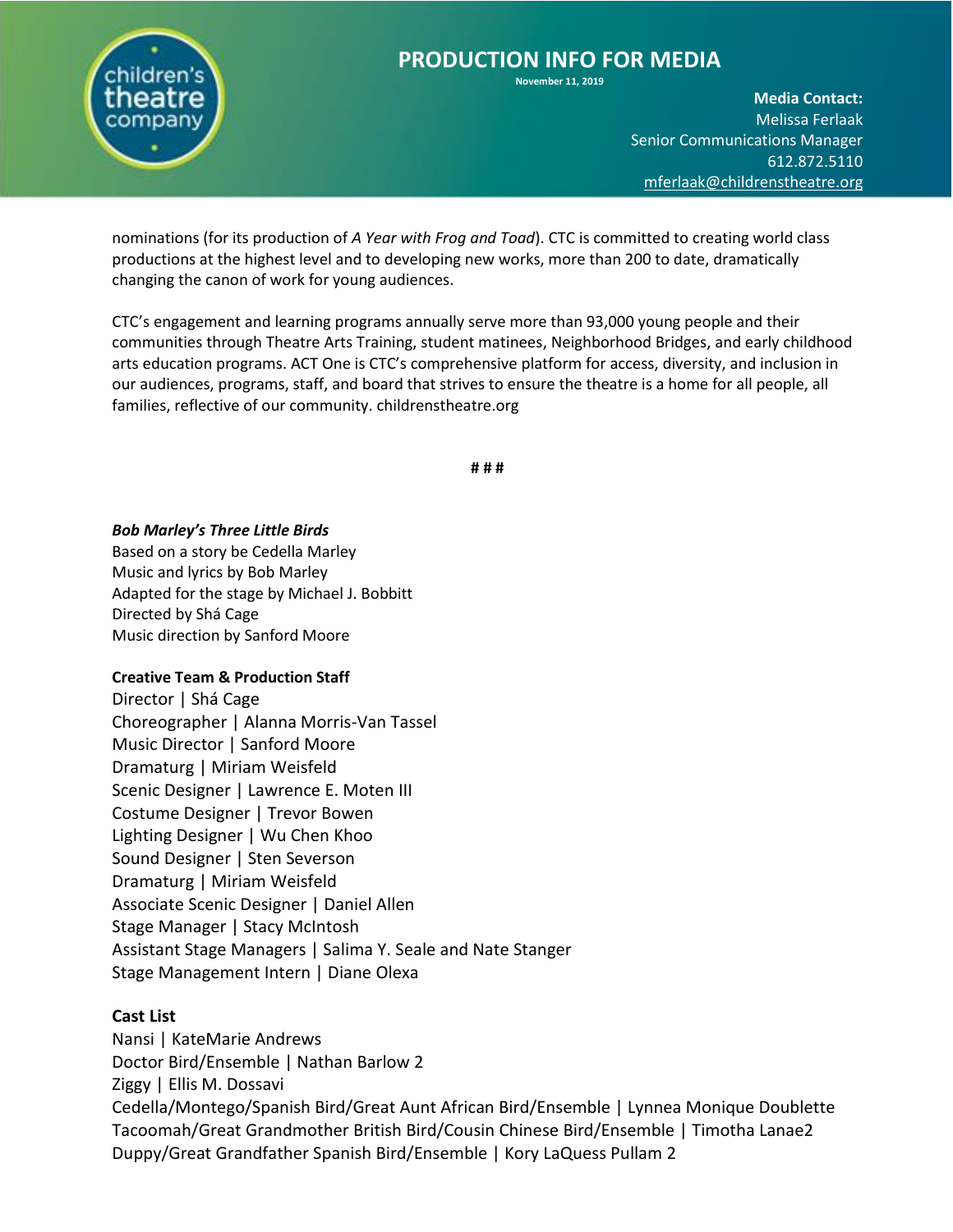

**November 11, 2019**

**Media Contact:**  Melissa Ferlaak Senior Communications Manager 612.872.5110 [mferlaak@childrenstheatre.org](mailto:mferlaak@childrenstheatre.org)

### **Understudies**

Emily Anose Elaya Elate Marc Gill Janely Rodriguez

## **Runtime: 2 hours with one 20-minute intermission**

### **Tickets**:

The Ticket Office is accessible by phone two hours prior to most performances. These posted hours are subject to change. Email: [tickets@childrenstheatre.org](mailto:tickets@childrenstheatre.org) (inquiries only, no ticket processing) **Phone:** 612.874.0400 **Website:** [https://childrenstheatre.org](https://childrenstheatre.org/) Subscription packages are available. Please see website for complete details: <https://childrenstheatre.org/tickets/subscribe> Lap passes available for children newborn to three years for \$5

### **ASL/AD Performance: Friday, February 14 at 7pm Sensory Friendly Performance: Friday, February 28 at 7pm**

Group tickets up to 10% off regular tickets for groups of six to nine. Group tickets up to 25% off regular tickets for groups of ten or more.

### **Performance Dates**

| 7pm (Preview)       |
|---------------------|
| 7pm (Preview)       |
| 7pm (Preview)       |
| 7pm (Preview)       |
| 7pm (Opening night) |
| 2pm and 5pm         |
| 2pm and 5pm         |
| 7pm                 |
| 7pm                 |
| 11am and 2pm        |
| 2pm and 5pm         |
| 7pm                 |
| 7pm                 |
| 11am and 2pm        |
|                     |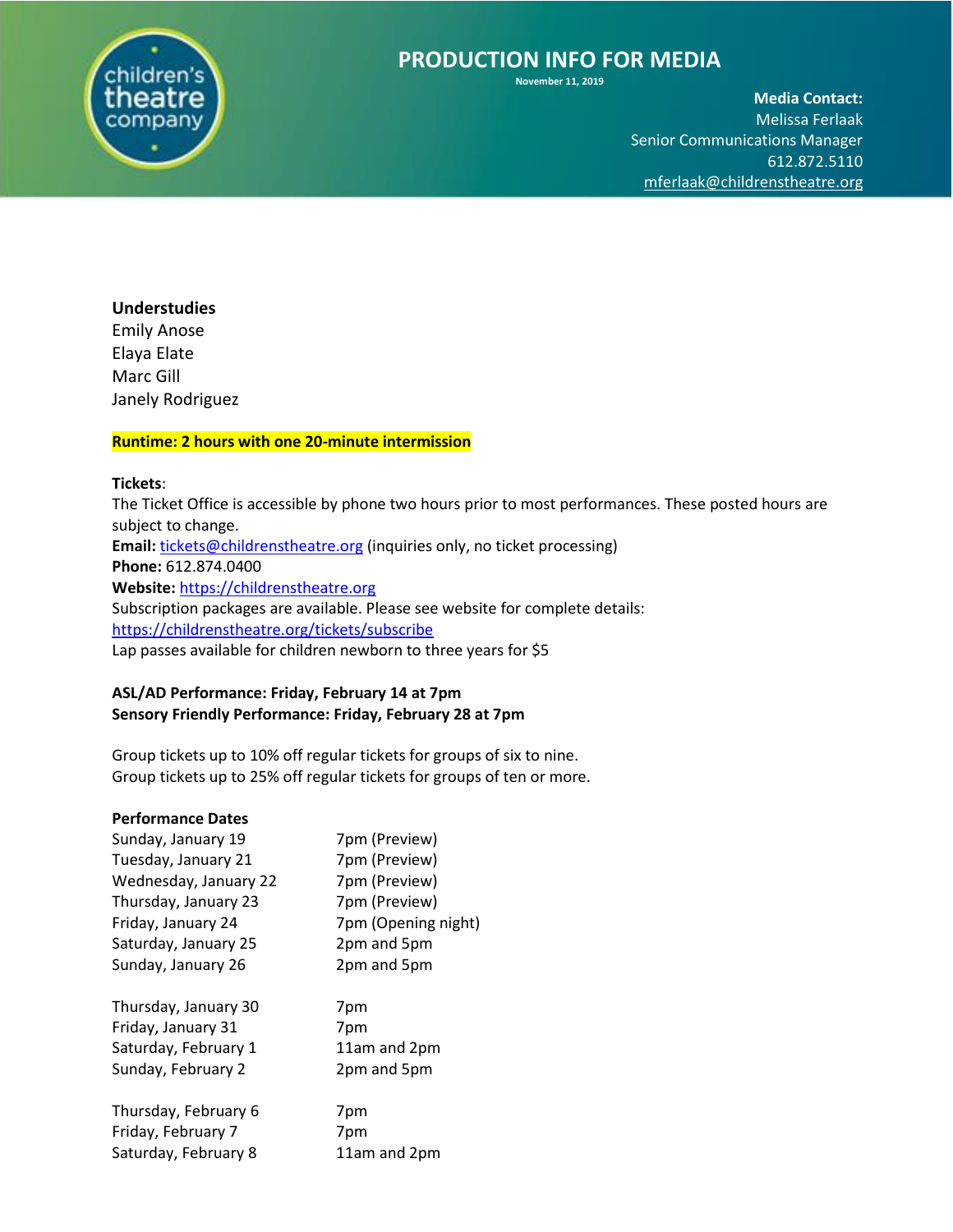

**November 11, 2019**

**Media Contact:**  Melissa Ferlaak Senior Communications Manager 612.872.5110 [mferlaak@childrenstheatre.org](mailto:mferlaak@childrenstheatre.org)

| Thursday, February 13 | 7pm                                |
|-----------------------|------------------------------------|
| Friday, February 14   | 7pm (ASL/AD Performance)           |
| Saturday, February 15 | 2pm and 5pm                        |
| Sunday, February 16   | 2pm and 5pm                        |
|                       |                                    |
| Thursday, February 20 | 7pm                                |
| Friday, February 21   | 7pm                                |
| Saturday, February 22 | 2pm and 5pm                        |
| Sunday, February 23   | 2pm and 5pm                        |
|                       |                                    |
| Thursday, February 27 | 7pm                                |
| Friday, February 28   | 7pm (Sensory Friendly Performance) |
| Saturday, February 29 | 11am and 2pm                       |
| Sunday, March 1       | 2pm and 5pm (Closing Performance)  |
|                       |                                    |
|                       |                                    |

Sunday, February 9 2pm and 5pm

#### **Song List:**

Opener: "One Love"/"Jammin'"/"Roots Rock Reggae" "Natural Mystic"/"So Much Trouble in the World" "Cedella Countin'" "Lively Up Yourself" "Brown Girl in the Ring" "Is This Love"/"Don't Rock My Boat" "Riding High" "Duppy's Spell" "I Know" "One Love" montage "Three Little Birds" "Running Away" "One Love" reprise "Brown Girl" reprise "I Shot the Sheriff" instrumental/"Duppy Conqueror" "Three Little Birds" reprise "Smile Jamaica" finale

### **CAST BIOS**

#### **Nansi**

**KateMarie Andrews** (she/her) is very excited to be in her first performance at CTC. KateMarie has previously performed in *High School Musical*; *Akeelah and the Bee*; and *Seussical the Musical* at The Mraz Center for the Performing Arts, Burnsville High School.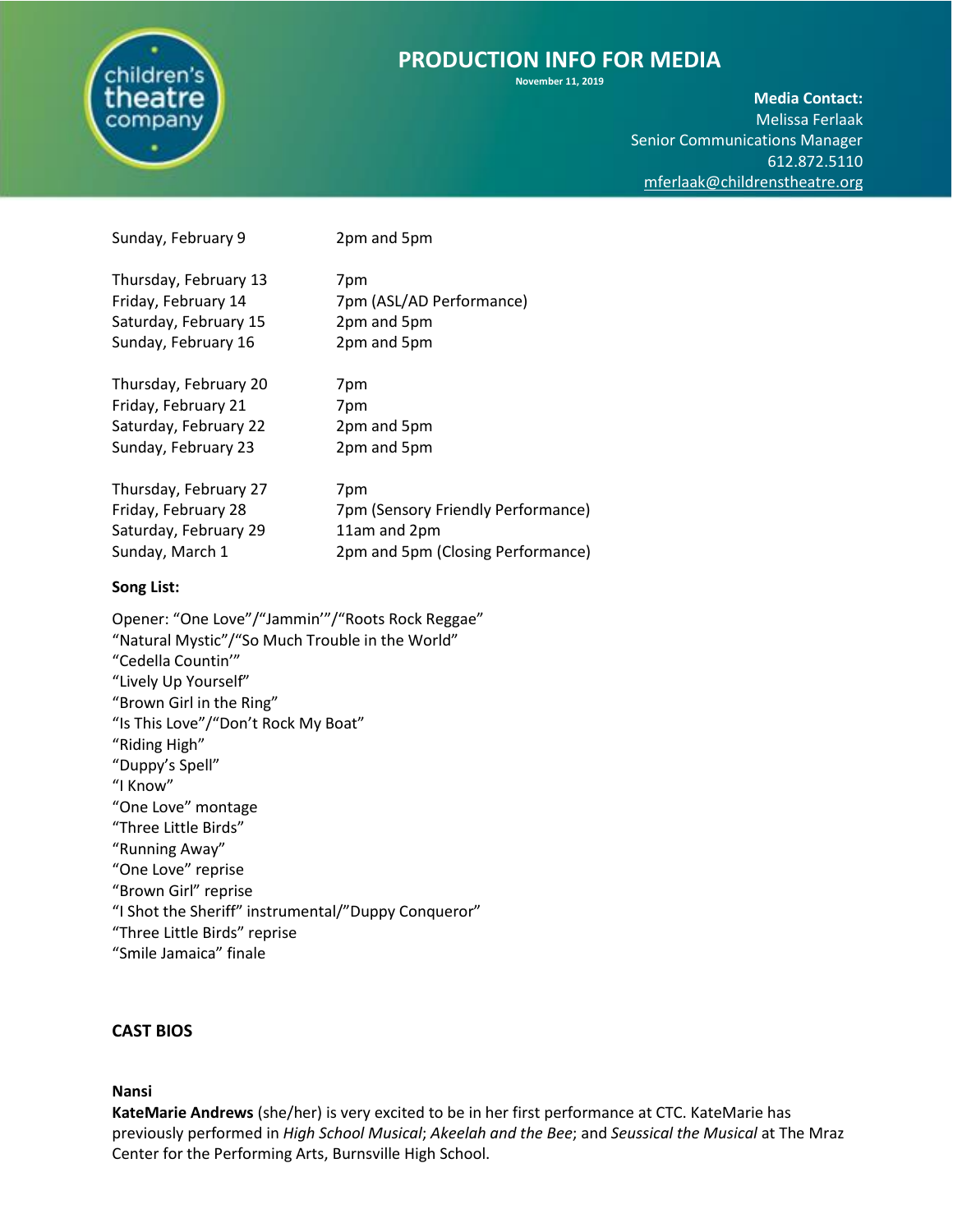

**November 11, 2019**

**Media Contact:**  Melissa Ferlaak Senior Communications Manager 612.872.5110 [mferlaak@childrenstheatre.org](mailto:mferlaak@childrenstheatre.org)

### **Doctor Bird/Ensemble**

**Nathan Barlow** has had the pleasure of taking part in many shows at Children's Theatre Company including *Bud, Not Buddy*; *The Watsons Go to Birmingham*; *Akeelah and the Bee*; *Hansel and Gretel*; and *The Lion, the Witch and the Wardrobe*. Other theatre credits include Penumbra Theatre, Mixed Blood Theatre, Guthrie Theater, Ten Thousand Things, and Pillsbury House Theatre.

### **Ziggy**

**Ellis Dossavi** (he/him) enjoyed the roles of Aladdin, Edward Tulane, and Seaweed at Stages Theatre Company and is very excited for the role of Ziggy in *Bob Marley's Three Little Birds*. He is a strong performer and is very musically inclined.

### **Cedella/Montego/Spanish Bird/Great Aunt African Bird/Ensemble**

**Lynnea Monique Doublette** (she/her) has enjoyed roles in *Dr. Seuss's The Lorax*; and *Corduroy* (understudy) at Children's Theatre Company. She has performed with several organizations, including Guthrie Theater, History Theatre, Theater Latté Da, Illusion Theatre, and Stages Theatre Company. She holds an M.Sc. From Saint Thomas University.

### **Tacoomah/Great Grandmother British Bird/Cousin Chinese Bird/Ensemble**

**Timotha Lanae** (she/her) has performed in numerous productions including *Sister Act* (Chanhassen Dinner Theatres); *H.M.S Pinafore* (Guthrie Theater); and *Joseph…Dreamcoat*(The Ordway). Timotha is also an international recording artist. Her debut album *RED* reached #1 on the U.K. Soul Charts. She's shared the stage with music icons like Stevie Wonder and Chaka Khan. timothalanae.com

### **Duppy/Great Grandfather Spanish Bird/Ensemble**

**Kory LaQuess Pullam** returns after performing in *Charlotte's Web* and others at Children's Theatre Company. Kory has been seen on many stages around town, including Guthrie Theater, Penumbra Theatre, Mixed Blood Theatre, and Park Square Theatre. Kory is the proud founding artistic director of Underdog Theatre and co-founder of Blackout Improv.

### **External Understudies**

**Emily Anose** (she/her) loved performing in *Crenshaw*; *Charlotte's Web*; and *The Most Magnificent Thing* at Stages Theatre Company. She is proud to have worked with companies such as Prairie Fire Children's Theatre Company, and taken classes from Children's Theatre Company.

**Eyala Elate** (he/him) has appeared in *Mufaro's Beautiful Daughters* and *Junie B Jones the Musical Jr.* at SteppingStone Theatre. He has also participated in several Project Success productions including *Shrek The Musical*; *Newsies*; and *Into the Woods.*

**Marc Gill** (he/him) is a semi-recent transfer from Memphis, Tennessee and is one of CTC's Performing Apprentices. While in the Mid-South, Marc has enjoyed roles in *Rent*; *Kiss Me, Kate*; and *Sister Act* (Playhouse on the Square); and *Chicago* and *Six Degrees of Separation* (Theatre Memphis). Marc has also